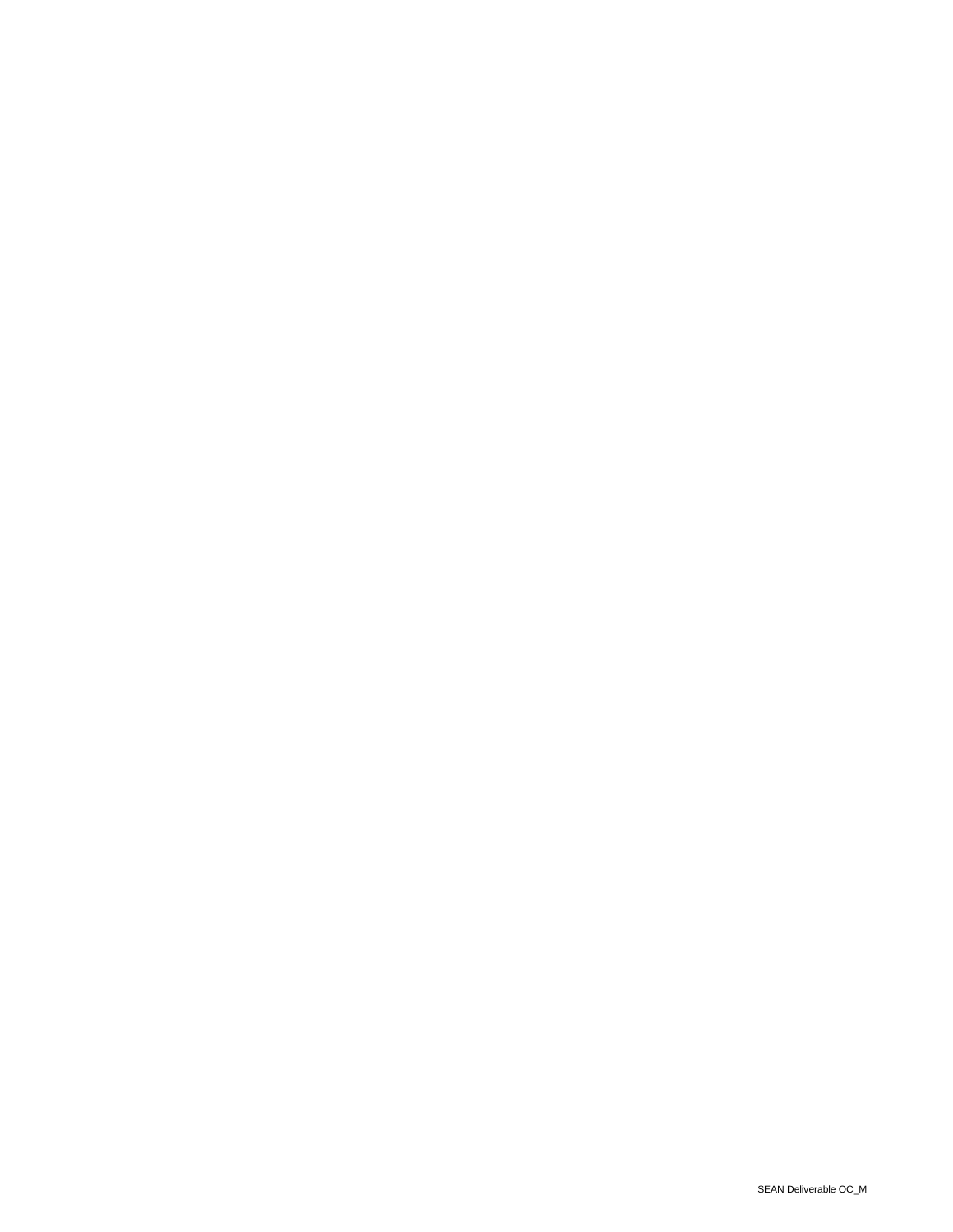| CTD#: $5$            |                                          | Data Dump # 0256<br>Starting Date: ______April 3, 2017_____                                                                                                         | <b>Defective / Absent Sensors</b> |                  |                       |                               |                  |                  |  |
|----------------------|------------------------------------------|---------------------------------------------------------------------------------------------------------------------------------------------------------------------|-----------------------------------|------------------|-----------------------|-------------------------------|------------------|------------------|--|
| Cast#                | Quality<br>Code                          | <b>Data Quality Comment</b>                                                                                                                                         |                                   | Cond Temp        | Fluo                  | <b>OBS</b>                    | <b>PAR</b>       | O <sub>2</sub>   |  |
| All Casts in<br>Dump | 0 (except for<br><b>Fluo and</b><br>OBS) | All fluorescence and turbidity measurements in all casts for entire<br>data dump (entire survey) disqualified due to suspect sensor (see<br><b>Comments below).</b> | $\Box$                            | $\Box$           | $\overline{\Xi}$      | $\overline{\Xi}$              | $\Box$           | □                |  |
|                      |                                          | $-OR -$                                                                                                                                                             |                                   |                  |                       |                               |                  |                  |  |
| 29                   |                                          |                                                                                                                                                                     | □                                 | $\Box$           | 回                     | $\boxdot$                     | □                | □                |  |
| 31                   |                                          |                                                                                                                                                                     | $\Box$                            | $\Box$           | 回                     | $\boxdot$                     | $\Box$           | $\Box$           |  |
| 32                   |                                          |                                                                                                                                                                     | □                                 | $\Box$           | $\overline{\Xi}$      | $\boxdot$                     | $\Box$           | $\Box$           |  |
| 33<br>34             |                                          |                                                                                                                                                                     | □                                 | $\Box$<br>$\Box$ | $\overline{\Xi}$<br>回 | $\overline{\Xi}$              | $\Box$           | $\Box$<br>$\Box$ |  |
| 35                   |                                          |                                                                                                                                                                     | □<br>□                            | $\Box$           | $\boxdot$             | $\boxdot$<br>$\overline{\Xi}$ | $\Box$<br>$\Box$ | $\Box$           |  |
| 37                   |                                          |                                                                                                                                                                     | □                                 | $\Box$           | $\overline{\Xi}$      | $\overline{\Xi}$              | $\Box$           | $\Box$           |  |
| 38                   |                                          |                                                                                                                                                                     | □                                 | $\Box$           | $\boxdot$             | $\boxdot$                     | $\Box$           | $\Box$           |  |
|                      |                                          |                                                                                                                                                                     | □                                 | $\Box$           | $\Box$                | $\Box$                        | $\Box$           | $\Box$           |  |
|                      |                                          |                                                                                                                                                                     | □                                 | $\Box$           | $\Box$                | $\Box$                        | $\Box$           | $\Box$           |  |
|                      |                                          |                                                                                                                                                                     | $\Box$                            | $\Box$           | $\Box$                | $\Box$                        | $\Box$           | $\Box$           |  |
|                      |                                          |                                                                                                                                                                     | □<br>□                            | $\Box$<br>$\Box$ | $\Box$<br>$\Box$      | $\Box$<br>$\Box$              | $\Box$<br>$\Box$ | $\Box$<br>$\Box$ |  |
|                      |                                          |                                                                                                                                                                     | □                                 | $\Box$           | $\Box$                | $\Box$                        | $\Box$           | $\Box$           |  |
|                      |                                          |                                                                                                                                                                     | $\Box$                            | $\Box$           | $\Box$                | $\Box$                        | $\Box$           | $\Box$           |  |
|                      |                                          |                                                                                                                                                                     | □                                 | $\Box$           | $\Box$                | $\Box$                        | $\Box$           | $\Box$           |  |
|                      |                                          |                                                                                                                                                                     | □                                 | $\Box$           | $\Box$                | $\Box$                        | $\Box$           | $\Box$           |  |
|                      |                                          |                                                                                                                                                                     | □                                 | $\Box$           | $\Box$                | $\Box$                        | $\Box$           | $\Box$           |  |
|                      |                                          |                                                                                                                                                                     | □                                 | $\Box$           | $\Box$                | $\Box$                        | $\Box$           | $\Box$           |  |
|                      |                                          |                                                                                                                                                                     | □                                 | $\Box$           | $\Box$                | $\Box$                        | $\Box$           | $\Box$           |  |
|                      |                                          |                                                                                                                                                                     | □<br>□                            | $\Box$<br>$\Box$ | $\Box$<br>$\Box$      | $\Box$<br>$\Box$              | $\Box$<br>$\Box$ | $\Box$<br>$\Box$ |  |
|                      |                                          |                                                                                                                                                                     | □                                 | $\Box$           | $\Box$                | $\Box$                        | $\Box$           | $\Box$           |  |
|                      |                                          |                                                                                                                                                                     | $\Box$                            | $\Box$           | $\Box$                | $\Box$                        | $\Box$           | $\Box$           |  |
|                      |                                          |                                                                                                                                                                     | $\Box$                            | $\Box$           | $\Box$                | $\Box$                        | $\Box$           | $\Box$           |  |

### Analyst's Comments

(these are not applied to the database)

**This Dump contains cast data from all 8 core stations (01, 04, 07, 12, 13, 16, 20, and 24) during the April 2017 survey.** 

**Fluorescence data were disqualified for all casts performed during this survey (entire data dump) because several of the casts recorded very atypical vertical distributions of**  fluorescence, with zero fluorescence detected in the upper water column, then suddenly appearing (to 5 mg/m^3) at depth (75-120 m) and continuing to the bottom of the **cast. These suspicious observations, especially for this time of year, cannot be explained. Moreover, the associated turbidity data (the fluorometer and OBS sensor are combined into a single "combination" sensor) seem to track the fluorometry, with an unexplainable subsantial NTU increase accompanying the sudden spikes in fluorescence. These suspicious observations cannot be explained and so deem the sensor unreliable and thus justify its disqualification for the entire survey. Manufacturer technical support concurs.**

**All other sensors appear to have operated properly.**

Data quality codes are:<br>0 - good 1 - unknown 4 - questionable 8 - bad as defined for Ocean Data View at http://odv.awi.de/fileadmin/user\_upload/odv/misc/ODV4\_QualityFlagSets.pdf.

Disqualified sensors are either those disconnected from the instrument or those, after cast data are reviewed, determined to be giving invalid readings. Checking the sensor's disqualify box will cause the OC\_D database to have its values made NULL for the indicated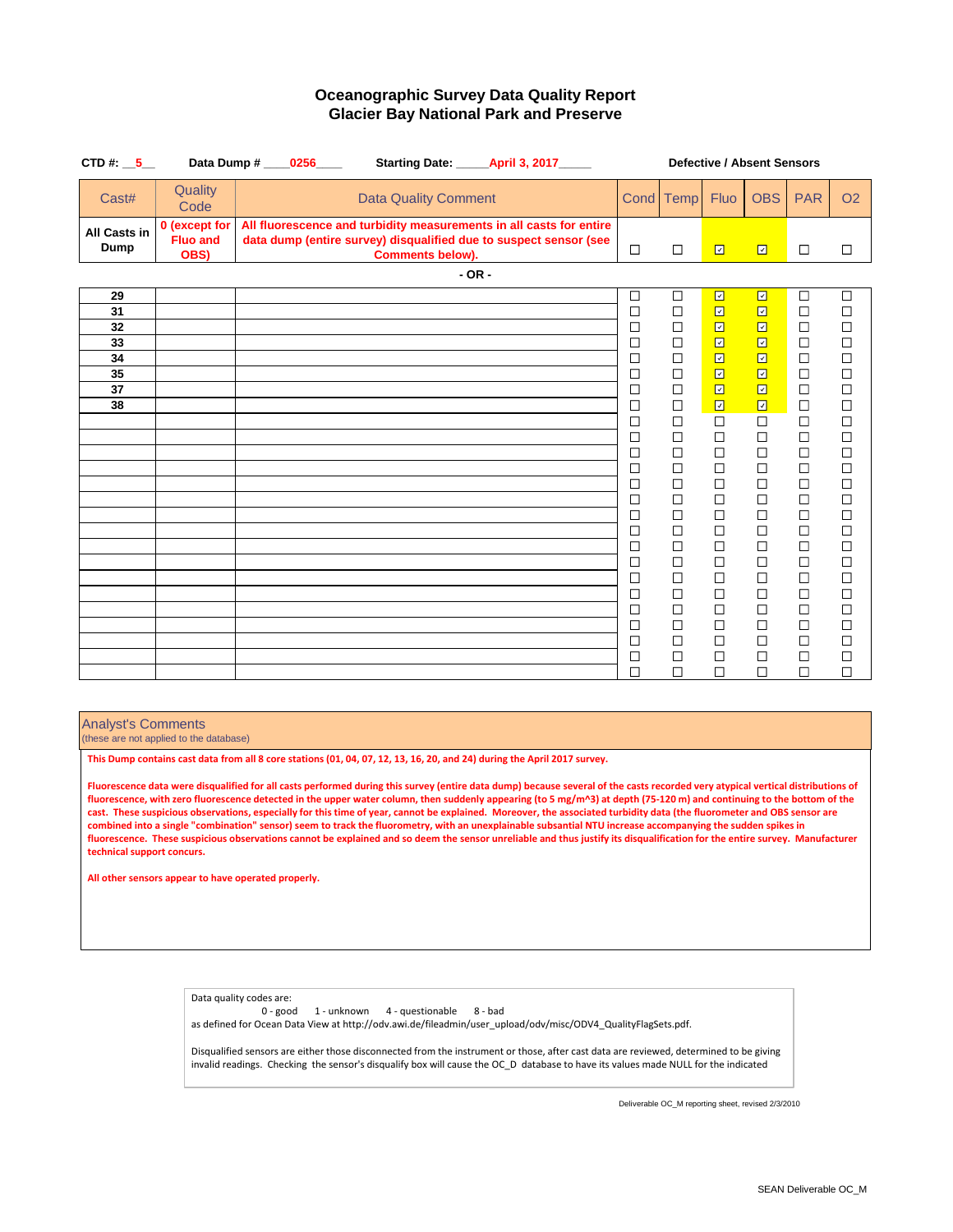| CTD #: $\_5$         |                                          | Data Dump # _____0257_____<br>Starting Date: _____ May 4, 2017_____                                                                                                 | <b>Defective / Absent Sensors</b> |                                      |                                         |                                                                 |                                      |                                      |  |
|----------------------|------------------------------------------|---------------------------------------------------------------------------------------------------------------------------------------------------------------------|-----------------------------------|--------------------------------------|-----------------------------------------|-----------------------------------------------------------------|--------------------------------------|--------------------------------------|--|
| Cast#                | Quality<br>Code                          | <b>Data Quality Comment</b>                                                                                                                                         |                                   | Cond Temp                            | Fluo                                    | <b>OBS</b>                                                      | <b>PAR</b>                           | <b>O2</b>                            |  |
| All Casts in<br>Dump | 0 (except for<br><b>Fluo and</b><br>OBS) | All fluorescence and turbidity measurements in all casts for entire<br>data dump (entire survey) disqualified due to suspect sensor (see<br><b>Comments below).</b> | $\Box$                            | $\Box$                               | $\Box$                                  | $\overline{\Xi}$                                                | $\Box$                               | □                                    |  |
|                      |                                          | $-OR -$                                                                                                                                                             |                                   |                                      |                                         |                                                                 |                                      |                                      |  |
| 39<br>40<br>41<br>42 |                                          |                                                                                                                                                                     | □<br>$\Box$<br>□<br>□             | $\Box$<br>$\Box$<br>$\Box$<br>$\Box$ | 回<br>$\boxdot$<br>$\overline{\Xi}$<br>☑ | $\boxdot$<br>$\overline{\Xi}$<br>$\Box$<br>$\overline{\boxdot}$ | □<br>$\Box$<br>$\Box$<br>$\Box$      | □<br>$\Box$<br>□<br>$\Box$           |  |
| 43<br>44<br>45<br>46 |                                          |                                                                                                                                                                     | □<br>□<br>□<br>□                  | $\Box$<br>$\Box$<br>$\Box$<br>$\Box$ | 回<br>回<br>$\overline{\Xi}$<br>$\boxdot$ | $\overline{\Xi}$<br>$\overline{\Xi}$<br>$\Box$<br>$\boxdot$     | $\Box$<br>$\Box$<br>$\Box$<br>$\Box$ | $\Box$<br>$\Box$<br>$\Box$<br>$\Box$ |  |
|                      |                                          |                                                                                                                                                                     | □<br>□<br>□                       | $\Box$<br>$\Box$<br>$\Box$           | $\Box$<br>$\Box$<br>$\Box$              | $\Box$<br>$\Box$<br>$\Box$                                      | $\Box$<br>$\Box$<br>$\Box$           | $\Box$<br>$\Box$<br>$\Box$           |  |
|                      |                                          |                                                                                                                                                                     | □<br>$\Box$<br>□<br>$\Box$        | $\Box$<br>$\Box$<br>$\Box$<br>$\Box$ | $\Box$<br>□<br>$\Box$<br>$\Box$         | $\Box$<br>$\Box$<br>$\Box$<br>$\Box$                            | $\Box$<br>$\Box$<br>$\Box$<br>$\Box$ | $\Box$<br>$\Box$<br>$\Box$<br>$\Box$ |  |
|                      |                                          |                                                                                                                                                                     | □<br>□<br>□                       | $\Box$<br>$\Box$<br>$\Box$           | $\Box$<br>$\Box$<br>$\Box$              | $\Box$<br>$\Box$<br>$\Box$                                      | $\Box$<br>$\Box$<br>$\Box$           | $\Box$<br>$\Box$<br>$\Box$           |  |
|                      |                                          |                                                                                                                                                                     | □<br>□<br>□<br>□                  | $\Box$<br>$\Box$<br>$\Box$<br>$\Box$ | $\Box$<br>$\Box$<br>$\Box$<br>$\Box$    | $\Box$<br>$\Box$<br>$\Box$<br>$\Box$                            | $\Box$<br>$\Box$<br>$\Box$<br>$\Box$ | $\Box$<br>$\Box$<br>$\Box$<br>$\Box$ |  |
|                      |                                          |                                                                                                                                                                     | □<br>$\Box$<br>$\Box$             | $\Box$<br>$\Box$<br>$\Box$           | $\Box$<br>$\Box$<br>$\Box$              | $\Box$<br>$\Box$<br>$\Box$                                      | $\Box$<br>$\Box$<br>$\Box$           | $\Box$<br>$\Box$<br>$\Box$           |  |

## Analyst's Comments

(these are not applied to the database)

**This Dump contains cast data collected from all 8 core stations (01, 04, 07, 12, 13, 16, 20, and 24) during the May 2017 survey.**

**Although fluorescence and NTU data collected during this survey did not appear out of the ordinary, these cast data were nevertheless disqualified (entire data dump) because several casts by this instrument (with this fluorometer and OBS sensor) from the previous two surveys recorded very atypical vertical distributions of fluorescence and turbidity that cannot be explained (see Comments from Data Dump #s 0255 and 0256). The sensor is thus deemed unreliable, and is disqualified for the entire survey. Manufacturer technical support concurs.**

**All other sensors appear to have operated properly.**

Data quality codes are:<br>0 - good 1 - unknown 4 - questionable 8 - bad as defined for Ocean Data View at http://odv.awi.de/fileadmin/user\_upload/odv/misc/ODV4\_QualityFlagSets.pdf.

Disqualified sensors are either those disconnected from the instrument or those, after cast data are reviewed, determined to be giving invalid readings. Checking the sensor's disqualify box will cause the OC\_D database to have its values made NULL for the indicated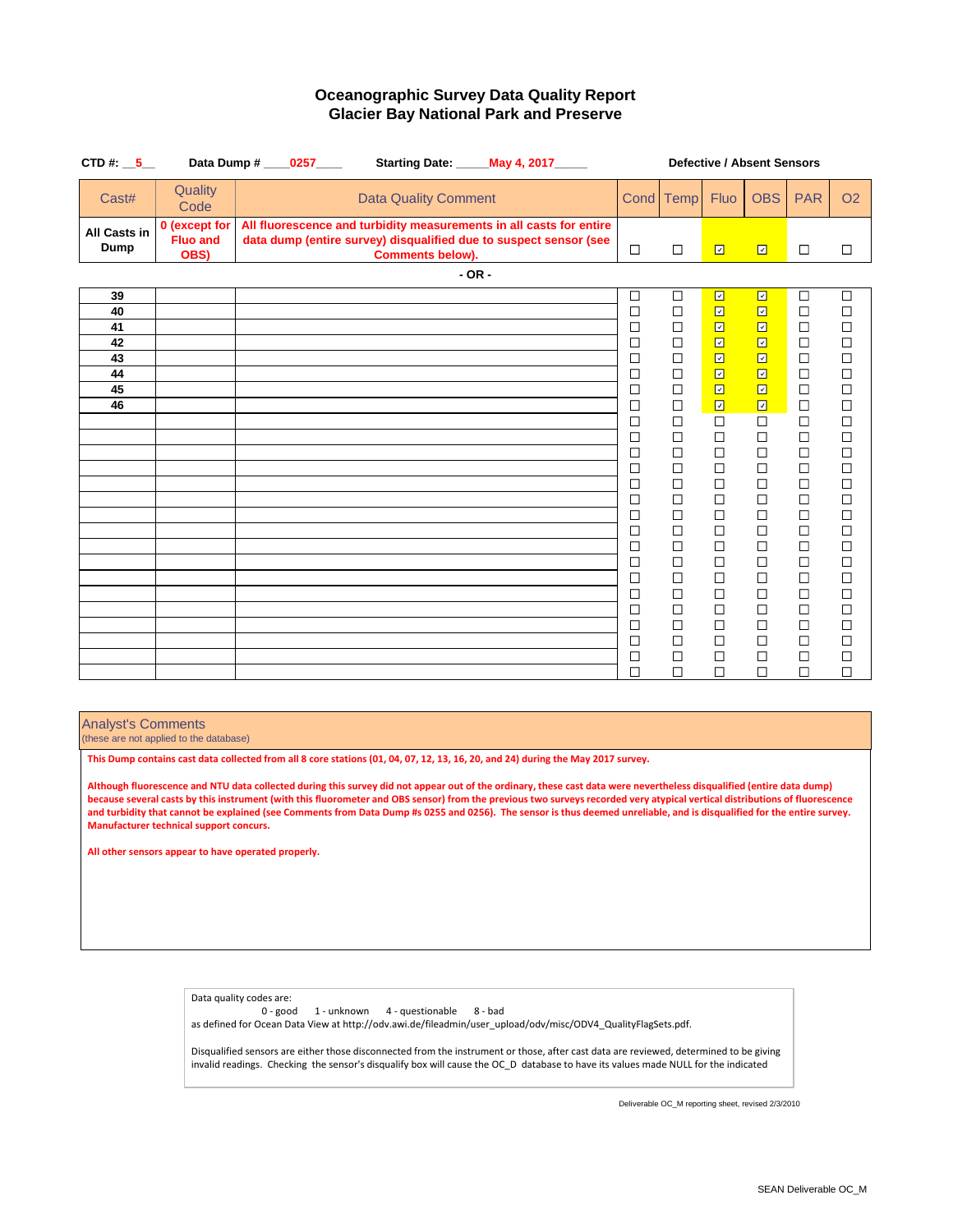| CTD#: $\_5$                |                                                     | Data Dump # _____0258____ |                             |            | Starting Date: _____ May 31, 2017_____                                                                                                                                                                                                                                                                                                                  |             | <b>Defective / Absent Sensors</b> |                |             |             |                  |  |
|----------------------------|-----------------------------------------------------|---------------------------|-----------------------------|------------|---------------------------------------------------------------------------------------------------------------------------------------------------------------------------------------------------------------------------------------------------------------------------------------------------------------------------------------------------------|-------------|-----------------------------------|----------------|-------------|-------------|------------------|--|
| Cast#                      | Quality<br>Code                                     |                           | <b>Data Quality Comment</b> |            |                                                                                                                                                                                                                                                                                                                                                         | Cond        | <b>Temp</b>                       | Fluo           | <b>OBS</b>  | <b>PAR</b>  | <b>O2</b>        |  |
| All Casts in<br>Dump       | 0 (except for<br><b>Fluo and</b><br>OBS)            |                           | <b>Comments below).</b>     |            | All fluorescence and turbidity measurements in all casts for entire<br>data dump (entire survey) disqualified due to suspect sensor (see                                                                                                                                                                                                                | $\Box$      | □                                 | 回              | ⊡           | $\Box$      | □                |  |
|                            |                                                     |                           |                             | $-$ OR $-$ |                                                                                                                                                                                                                                                                                                                                                         |             |                                   |                |             |             |                  |  |
| 47                         |                                                     |                           |                             |            |                                                                                                                                                                                                                                                                                                                                                         | $\Box$      | $\Box$                            | ⊡              | ⊡           | □           | □                |  |
| 48<br>49                   |                                                     |                           |                             |            |                                                                                                                                                                                                                                                                                                                                                         | $\Box$<br>□ | $\Box$<br>□                       | $\boxdot$<br>⊡ | ⊡<br>⊡      | $\Box$<br>□ | $\Box$<br>$\Box$ |  |
| 50                         |                                                     |                           |                             |            |                                                                                                                                                                                                                                                                                                                                                         | □           | □                                 | 回              | ⊡           | □           | $\Box$           |  |
| 51                         |                                                     |                           |                             |            |                                                                                                                                                                                                                                                                                                                                                         | □           | $\Box$                            | $\boxdot$      | ⊡           | $\Box$      | □                |  |
| 52                         |                                                     |                           |                             |            |                                                                                                                                                                                                                                                                                                                                                         | □           | □                                 | ⊡              | ⊡           | □           | $\Box$           |  |
| 53<br>54                   |                                                     |                           |                             |            |                                                                                                                                                                                                                                                                                                                                                         | □<br>□      | □<br>$\Box$                       | ⊡<br>⊡         | ⊡<br>⊡      | □<br>$\Box$ | □<br>□           |  |
|                            |                                                     |                           |                             |            |                                                                                                                                                                                                                                                                                                                                                         | □           | $\Box$                            | □              | □           | □           | $\Box$           |  |
|                            |                                                     |                           |                             |            |                                                                                                                                                                                                                                                                                                                                                         | □           | □                                 | □              | □           | □           | □                |  |
|                            |                                                     |                           |                             |            |                                                                                                                                                                                                                                                                                                                                                         | □           | $\Box$                            | $\Box$         | $\Box$      | □           | □                |  |
|                            |                                                     |                           |                             |            |                                                                                                                                                                                                                                                                                                                                                         | □<br>□      | □<br>□                            | □<br>□         | □           | □<br>□      | $\Box$<br>□      |  |
|                            |                                                     |                           |                             |            |                                                                                                                                                                                                                                                                                                                                                         | □           | □                                 | □              | □<br>□      | □           | $\Box$           |  |
|                            |                                                     |                           |                             |            |                                                                                                                                                                                                                                                                                                                                                         | □           | $\Box$                            | $\Box$         | $\Box$      | $\Box$      | $\Box$           |  |
|                            |                                                     |                           |                             |            |                                                                                                                                                                                                                                                                                                                                                         | □           | □                                 | □              | □           | □           | □                |  |
|                            |                                                     |                           |                             |            |                                                                                                                                                                                                                                                                                                                                                         | □<br>$\Box$ | □<br>$\Box$                       | □<br>$\Box$    | □<br>$\Box$ | □<br>$\Box$ | □<br>$\Box$      |  |
|                            |                                                     |                           |                             |            |                                                                                                                                                                                                                                                                                                                                                         | □           | $\Box$                            | □              | □           | □           | □                |  |
|                            |                                                     |                           |                             |            |                                                                                                                                                                                                                                                                                                                                                         | □           | □                                 | □              | □           | □           | $\Box$           |  |
|                            |                                                     |                           |                             |            |                                                                                                                                                                                                                                                                                                                                                         | □           | $\Box$                            | □              | □           | □           | $\Box$           |  |
|                            |                                                     |                           |                             |            |                                                                                                                                                                                                                                                                                                                                                         | □           | □                                 | □              | $\Box$      | $\Box$      | $\Box$           |  |
|                            |                                                     |                           |                             |            |                                                                                                                                                                                                                                                                                                                                                         | □<br>$\Box$ | □<br>□                            | □<br>$\Box$    | □<br>$\Box$ | □<br>$\Box$ | $\Box$<br>$\Box$ |  |
|                            |                                                     |                           |                             |            |                                                                                                                                                                                                                                                                                                                                                         | □           | □                                 | □              | □           | □           | $\Box$           |  |
|                            |                                                     |                           |                             |            |                                                                                                                                                                                                                                                                                                                                                         | п           | п                                 | □              | $\Box$      | □           | □                |  |
| <b>Analyst's Comments</b>  |                                                     |                           |                             |            |                                                                                                                                                                                                                                                                                                                                                         |             |                                   |                |             |             |                  |  |
|                            | (these are not applied to the database)             |                           |                             |            |                                                                                                                                                                                                                                                                                                                                                         |             |                                   |                |             |             |                  |  |
|                            |                                                     |                           |                             |            | This Dump contains cast data collected from all 8 core stations (01, 04, 07, 12, 13, 16, 20, and 24) during the "June" survey (actually conducted May 31, 2017).                                                                                                                                                                                        |             |                                   |                |             |             |                  |  |
|                            |                                                     |                           |                             |            | Although fluorescence and NTU data collected during this survey did not appear out of the ordinary, these cast data were nevertheless disqualified (entire data dump)                                                                                                                                                                                   |             |                                   |                |             |             |                  |  |
|                            |                                                     |                           |                             |            | because several casts by this instrument (with this fluorometer and OBS sensor) from previous surveys this year recorded very atypical vertical distributions of fluorescence<br>that cannot be explained (see Comments from Data Dump #s 0255 and 0256). The sensor is thus deemed unreliable, and is disqualified for the entire survey. Manufacturer |             |                                   |                |             |             |                  |  |
| technical support concurs. |                                                     |                           |                             |            |                                                                                                                                                                                                                                                                                                                                                         |             |                                   |                |             |             |                  |  |
|                            | All other sensors appear to have operated properly. |                           |                             |            |                                                                                                                                                                                                                                                                                                                                                         |             |                                   |                |             |             |                  |  |
|                            |                                                     |                           |                             |            |                                                                                                                                                                                                                                                                                                                                                         |             |                                   |                |             |             |                  |  |
|                            |                                                     |                           |                             |            |                                                                                                                                                                                                                                                                                                                                                         |             |                                   |                |             |             |                  |  |
|                            |                                                     |                           |                             |            |                                                                                                                                                                                                                                                                                                                                                         |             |                                   |                |             |             |                  |  |
|                            |                                                     |                           |                             |            |                                                                                                                                                                                                                                                                                                                                                         |             |                                   |                |             |             |                  |  |
|                            |                                                     |                           |                             |            |                                                                                                                                                                                                                                                                                                                                                         |             |                                   |                |             |             |                  |  |
|                            |                                                     |                           |                             |            |                                                                                                                                                                                                                                                                                                                                                         |             |                                   |                |             |             |                  |  |

Data quality codes are: 0 - good 1 - unknown 4 - questionable 8 - bad as defined for Ocean Data View at http://odv.awi.de/fileadmin/user\_upload/odv/misc/ODV4\_QualityFlagSets.pdf.

Disqualified sensors are either those disconnected from the instrument or those, after cast data are reviewed, determined to be giving invalid readings. Checking the sensor's disqualify box will cause the OC\_D database to have its values made NULL for the indicated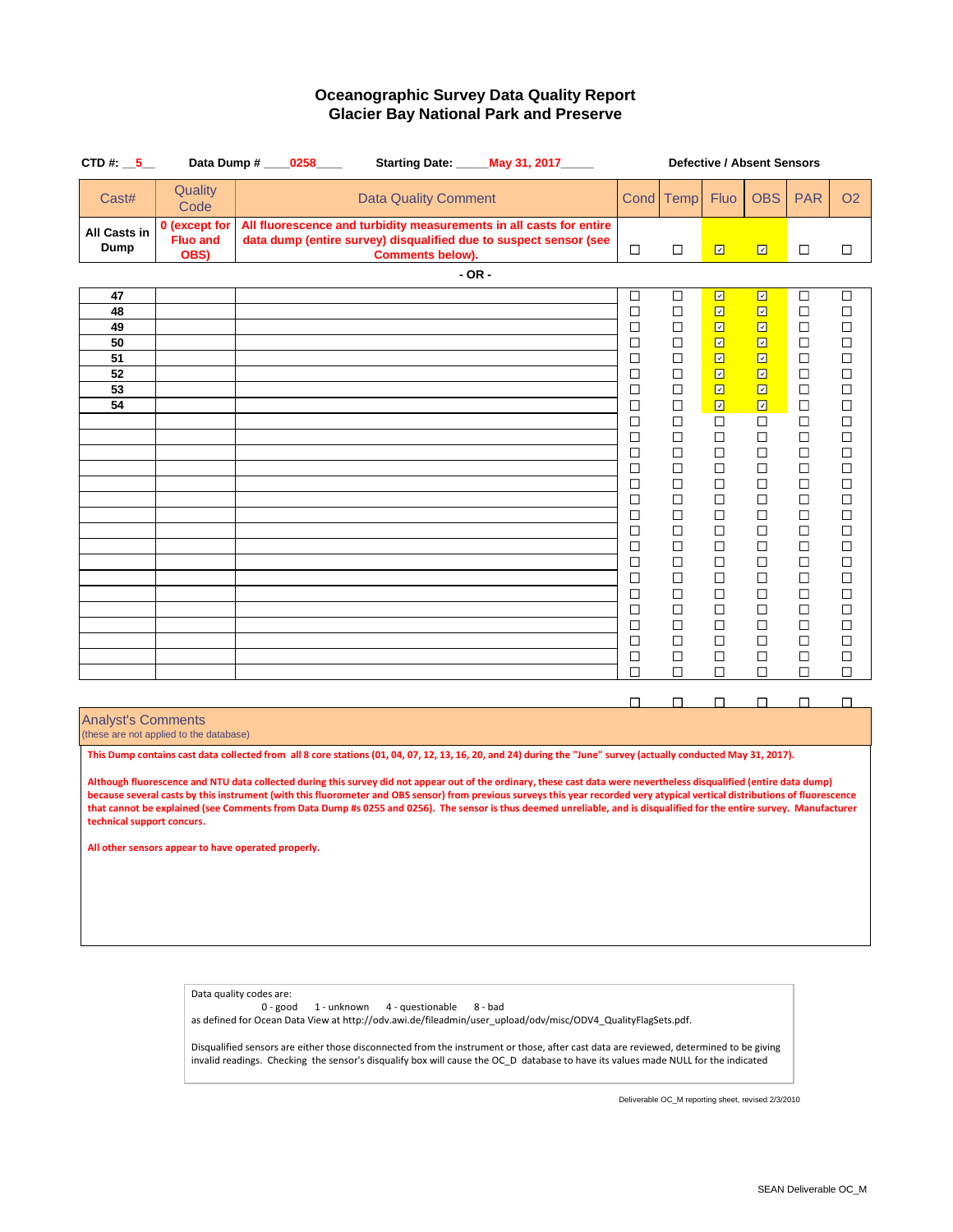| CTD#: $5$            |                                          | Starting Date: July 14, 2017<br>Data Dump # 0259                                                                                                                    | <b>Defective / Absent Sensors</b> |                  |                                   |                                            |                  |                  |
|----------------------|------------------------------------------|---------------------------------------------------------------------------------------------------------------------------------------------------------------------|-----------------------------------|------------------|-----------------------------------|--------------------------------------------|------------------|------------------|
| Cast#                | Quality<br>Code                          | <b>Data Quality Comment</b>                                                                                                                                         |                                   | Cond Temp        | <b>Fluo</b>                       | <b>OBS</b>                                 | <b>PAR</b>       | O <sub>2</sub>   |
| All Casts in<br>Dump | 0 (except for<br><b>Fluo and</b><br>OBS) | All fluorescence and turbidity measurements in all casts for entire<br>data dump (entire survey) disqualified due to suspect sensor (see<br><b>Comments below).</b> | $\Box$                            | $\Box$           | $\overline{\Xi}$                  | $\overline{\Xi}$                           | $\Box$           | $\Box$           |
|                      |                                          | $-OR -$                                                                                                                                                             |                                   |                  |                                   |                                            |                  |                  |
| 55                   |                                          | Replicate cast (1 of 2) from Station 24.                                                                                                                            | □                                 | □                | ⊡                                 | ⊡                                          | □                | □                |
| 56                   |                                          | Replicate cast (2 of 2) from Station 24.                                                                                                                            | $\Box$                            | $\Box$           | $\boxdot$                         | $\overline{\Xi}$                           | $\Box$           | $\Box$           |
| 57                   |                                          |                                                                                                                                                                     | $\Box$                            | $\Box$           | $\overline{\Xi}$                  | $\boxdot$                                  | $\Box$           | □                |
| 58                   |                                          |                                                                                                                                                                     | $\Box$                            | $\Box$           | ⊡                                 | $\overline{\Xi}$                           | $\Box$           | $\Box$           |
| 59                   |                                          |                                                                                                                                                                     | $\Box$                            | $\Box$           | 回                                 | ⊡                                          | $\Box$           | $\Box$           |
| 60                   |                                          |                                                                                                                                                                     | $\Box$                            | $\Box$           | 回                                 | $\overline{\Xi}$                           | $\Box$           | $\Box$           |
| 61                   |                                          |                                                                                                                                                                     | $\Box$                            | $\Box$           | 回                                 | $\overline{\Xi}$                           | $\Box$           | $\Box$           |
| 62<br>63             |                                          |                                                                                                                                                                     | $\Box$<br>$\Box$                  | $\Box$<br>$\Box$ | $\boxdot$<br>$\overline{\boxdot}$ | $\overline{\Xi}$<br>$\overline{\boxtimes}$ | $\Box$<br>$\Box$ | $\Box$<br>$\Box$ |
| 64                   |                                          |                                                                                                                                                                     | □                                 | $\Box$           | $\boxdot$                         | $\overline{\boxtimes}$                     | $\Box$           | $\Box$           |
| 66                   |                                          |                                                                                                                                                                     | $\Box$                            | $\Box$           | $\overline{\Xi}$                  | $\overline{\boxtimes}$                     | $\Box$           | $\Box$           |
| 67                   |                                          |                                                                                                                                                                     | $\Box$                            | $\Box$           | 回                                 | $\boxdot$                                  | $\Box$           | $\Box$           |
| 68                   |                                          |                                                                                                                                                                     | $\Box$                            | □                | 回                                 | $\overline{\Xi}$                           | $\Box$           | $\Box$           |
| 69                   |                                          |                                                                                                                                                                     | □                                 | $\Box$           | 回                                 | $\overline{\Xi}$                           | $\Box$           | $\Box$           |
| 70                   |                                          |                                                                                                                                                                     | □                                 | $\Box$           | 回                                 | $\boxdot$                                  | $\Box$           | $\Box$           |
| 71                   |                                          |                                                                                                                                                                     | $\Box$                            | $\Box$           | $\overline{\Xi}$                  | $\overline{\Xi}$                           | $\Box$           | $\Box$           |
| 72                   |                                          |                                                                                                                                                                     | □                                 | $\Box$           | $\boxdot$                         | $\overline{\Xi}$                           | $\Box$           | $\Box$           |
| 73                   |                                          |                                                                                                                                                                     | $\Box$                            | $\Box$           | $\boxdot$                         | $\overline{\Xi}$                           | $\Box$           | $\Box$           |
| 74                   |                                          |                                                                                                                                                                     | □                                 | $\Box$           | 回                                 | $\overline{\Xi}$                           | $\Box$           | $\Box$           |
| 75                   |                                          |                                                                                                                                                                     | $\Box$                            | $\Box$           | 回                                 | $\overline{\Xi}$                           | $\Box$           | $\Box$           |
| 76                   |                                          |                                                                                                                                                                     | $\Box$                            | □                | $\overline{\Xi}$                  | $\boxdot$                                  | $\Box$           | $\Box$           |
| 77                   |                                          |                                                                                                                                                                     | $\Box$                            | $\Box$           | $\overline{\Xi}$                  | $\boxdot$                                  | $\Box$           | $\Box$           |
| 78                   |                                          |                                                                                                                                                                     | $\Box$                            | $\Box$           | $\boxdot$                         | $\overline{\Xi}$                           | $\Box$           | $\Box$           |
|                      |                                          |                                                                                                                                                                     | $\Box$                            | $\Box$           | $\Box$                            | $\Box$                                     | $\Box$           | $\Box$           |
|                      |                                          |                                                                                                                                                                     | $\Box$                            | $\Box$           | $\Box$                            | $\Box$                                     | $\Box$           | $\Box$           |

## Analyst's Comments

#### (these are not applied to the database)

**This Dump contains cast data collected during the July 2017 "mid-summer all-stations" survey. All 22 stations (00, 01, 02, 03, 04, 05, 06, 07, 08, 09, 10, 11, 12, 13, 14, 16, 17, 18, 19, 20, 21, and 24) were successfully occupied. Note that Cast #s 55 and 56 are replicates of Station 24, and that Cast 65 is intentionally missing (bad cast, data not uploaded).**

**Fluorescence and NTU data were disqualified for all casts performed during this survey (entire data dump) because several of the casts recorded very atypical vertical distributions of fluorescence and turbidity that cannot be explained (see Comments from Data Dump #s 0266 and 0256). The sensor is thus deemed unreliable, and is disqualified for the entire survey. Manufacturer technical support concurs.**

**All other sensors appear to have operated properly.**

Data quality codes are:

0 - good 1 - unknown 4 - questionable 8 - bad as defined for Ocean Data View at http://odv.awi.de/fileadmin/user\_upload/odv/misc/ODV4\_QualityFlagSets.pdf.

Disqualified sensors are either those disconnected from the instrument or those, after cast data are reviewed, determined to be giving invalid readings. Checking the sensor's disqualify box will cause the OC\_D database to have its values made NULL for the indicated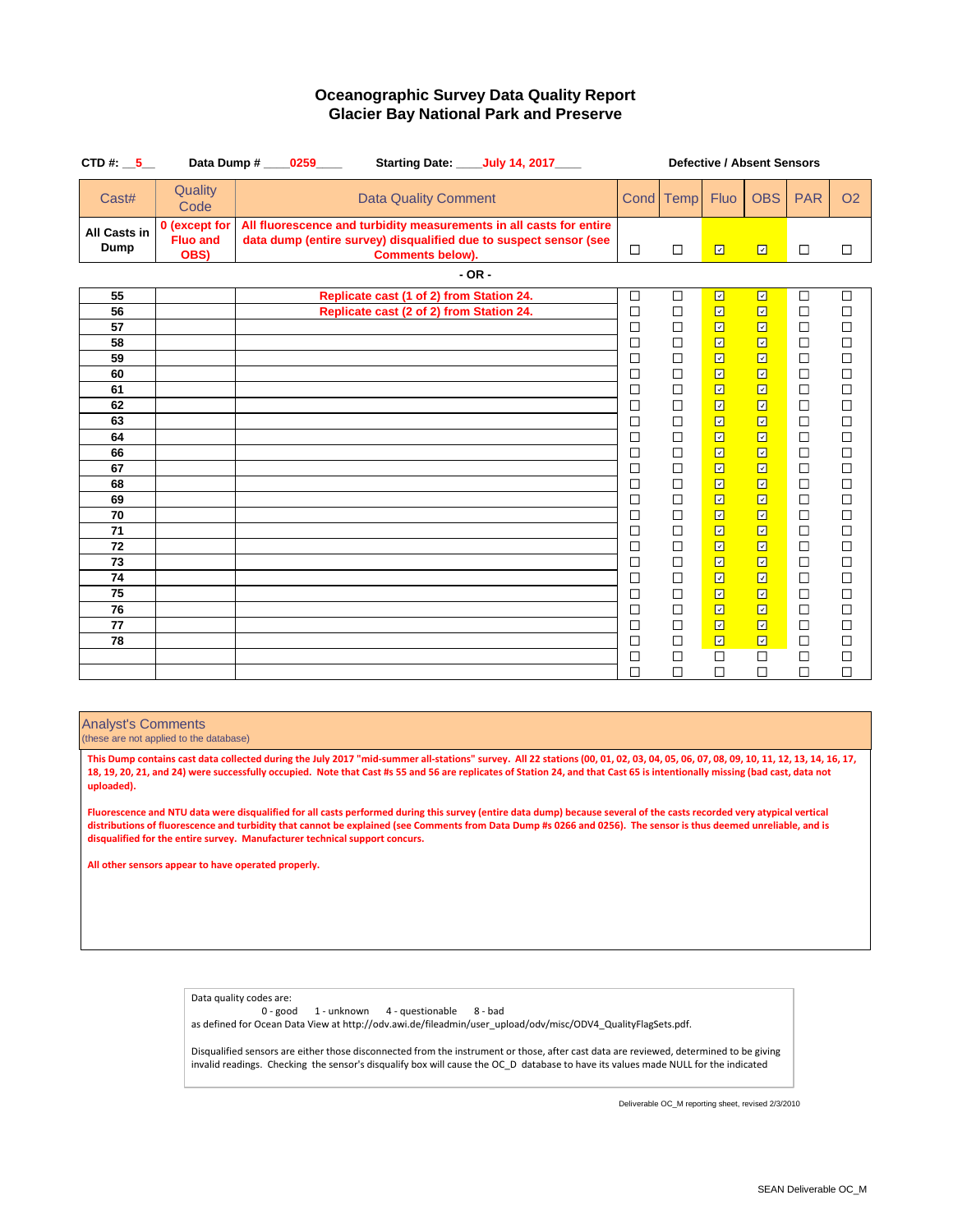| CTD#: $5 -$                                  |                                          | Data Dump # ____0260____<br>Starting Date: __ August 7, 2017_                                                                                                       | <b>Defective / Absent Sensors</b>                                                                                         |                                                                                                                           |                                                                                                                                                                                      |                                                                                                                                                                                     |                                                                                                                           |                                                                                                                           |  |  |
|----------------------------------------------|------------------------------------------|---------------------------------------------------------------------------------------------------------------------------------------------------------------------|---------------------------------------------------------------------------------------------------------------------------|---------------------------------------------------------------------------------------------------------------------------|--------------------------------------------------------------------------------------------------------------------------------------------------------------------------------------|-------------------------------------------------------------------------------------------------------------------------------------------------------------------------------------|---------------------------------------------------------------------------------------------------------------------------|---------------------------------------------------------------------------------------------------------------------------|--|--|
| Cast#                                        | Quality<br>Code                          | <b>Data Quality Comment</b>                                                                                                                                         |                                                                                                                           | Cond Temp                                                                                                                 | <b>Fluo</b>                                                                                                                                                                          | <b>OBS</b>                                                                                                                                                                          | <b>PAR</b>                                                                                                                | O <sub>2</sub>                                                                                                            |  |  |
| All Casts in<br><b>Dump</b>                  | 0 (except for<br><b>Fluo and</b><br>OBS) | All fluorescence and turbidity measurements in all casts for entire<br>data dump (entire survey) disqualified due to suspect sensor (see<br><b>Comments below).</b> | $\Box$                                                                                                                    | $\Box$                                                                                                                    | $\overline{\Xi}$                                                                                                                                                                     | $\overline{\Xi}$                                                                                                                                                                    | $\Box$                                                                                                                    | $\Box$                                                                                                                    |  |  |
|                                              | $-OR -$                                  |                                                                                                                                                                     |                                                                                                                           |                                                                                                                           |                                                                                                                                                                                      |                                                                                                                                                                                     |                                                                                                                           |                                                                                                                           |  |  |
| 79<br>80<br>81<br>82<br>83<br>84<br>85<br>86 |                                          |                                                                                                                                                                     | $\Box$<br>$\Box$<br>$\Box$<br>$\Box$<br>$\Box$<br>$\Box$<br>□<br>$\Box$<br>$\Box$<br>$\Box$<br>$\Box$<br>$\Box$<br>$\Box$ | $\Box$<br>$\Box$<br>$\Box$<br>$\Box$<br>□<br>$\Box$<br>$\Box$<br>$\Box$<br>$\Box$<br>$\Box$<br>$\Box$<br>$\Box$<br>$\Box$ | $\overline{\Xi}$<br>$\overline{\Xi}$<br>$\overline{\Xi}$<br>$\boxdot$<br>回<br>回<br>$\boxdot$<br>$\overline{\boxdot}$<br>$\overline{\square}$<br>$\Box$<br>$\Box$<br>$\Box$<br>$\Box$ | $\overline{\Xi}$<br>$\overline{\Xi}$<br>$\boxdot$<br>$\boxdot$<br>$\boxdot$<br>$\boxdot$<br>$\Box$<br>$\overline{\Xi}$<br>$\overline{\Box}$<br>$\Box$<br>$\Box$<br>$\Box$<br>$\Box$ | □<br>$\Box$<br>$\Box$<br>$\Box$<br>$\Box$<br>$\Box$<br>$\Box$<br>$\Box$<br>$\Box$<br>$\Box$<br>$\Box$<br>$\Box$<br>$\Box$ | □<br>$\Box$<br>$\Box$<br>$\Box$<br>$\Box$<br>$\Box$<br>$\Box$<br>$\Box$<br>$\Box$<br>$\Box$<br>$\Box$<br>$\Box$<br>$\Box$ |  |  |
|                                              |                                          |                                                                                                                                                                     | $\Box$<br>$\Box$<br>$\Box$<br>$\Box$<br>$\Box$<br>$\Box$<br>$\Box$<br>$\Box$<br>$\Box$<br>□<br>$\Box$<br>$\Box$           | $\Box$<br>$\Box$<br>$\Box$<br>$\Box$<br>$\Box$<br>$\Box$<br>$\Box$<br>$\Box$<br>$\Box$<br>□<br>$\Box$<br>$\Box$           | $\Box$<br>$\Box$<br>$\Box$<br>$\Box$<br>$\Box$<br>$\Box$<br>$\Box$<br>$\Box$<br>$\Box$<br>$\Box$<br>$\Box$<br>$\Box$                                                                 | $\Box$<br>$\Box$<br>$\Box$<br>$\Box$<br>$\Box$<br>$\Box$<br>$\Box$<br>$\Box$<br>$\Box$<br>$\Box$<br>$\Box$<br>$\Box$                                                                | $\Box$<br>$\Box$<br>$\Box$<br>$\Box$<br>$\Box$<br>$\Box$<br>$\Box$<br>$\Box$<br>$\Box$<br>$\Box$<br>$\Box$<br>$\Box$      | $\Box$<br>$\Box$<br>$\Box$<br>$\Box$<br>$\Box$<br>$\Box$<br>$\Box$<br>$\Box$<br>$\Box$<br>$\Box$<br>$\Box$<br>$\Box$      |  |  |

## Analyst's Comments

(these are not applied to the database)

**This Dump contains cast data collected from all 8 core stations (01, 04, 07, 12, 13, 16, 20, and 24) during the August 2017 survey.**

**Although fluorescence and NTU data from some of the casts collected during this survey did not appear out of the ordinary, several others recorded no fluorescence at all. Because of this unexpected result, along with this sensor's unreliable record from earlier in the year for both fluorometry data and turbidity data (see Comments from Data Dump #s 0255 and 0256), these cast data were disqualified (entire data dump). The sensor is deemed unreliable, and is disqualified for the entire survey. Manufacturer technical support concurs.**

**All other sensors appear to have operated properly.**

Data quality codes are:<br>0 - good 1 - unknown 4 - questionable 8 - bad as defined for Ocean Data View at http://odv.awi.de/fileadmin/user\_upload/odv/misc/ODV4\_QualityFlagSets.pdf.

Disqualified sensors are either those disconnected from the instrument or those, after cast data are reviewed, determined to be giving invalid readings. Checking the sensor's disqualify box will cause the OC\_D database to have its values made NULL for the indicated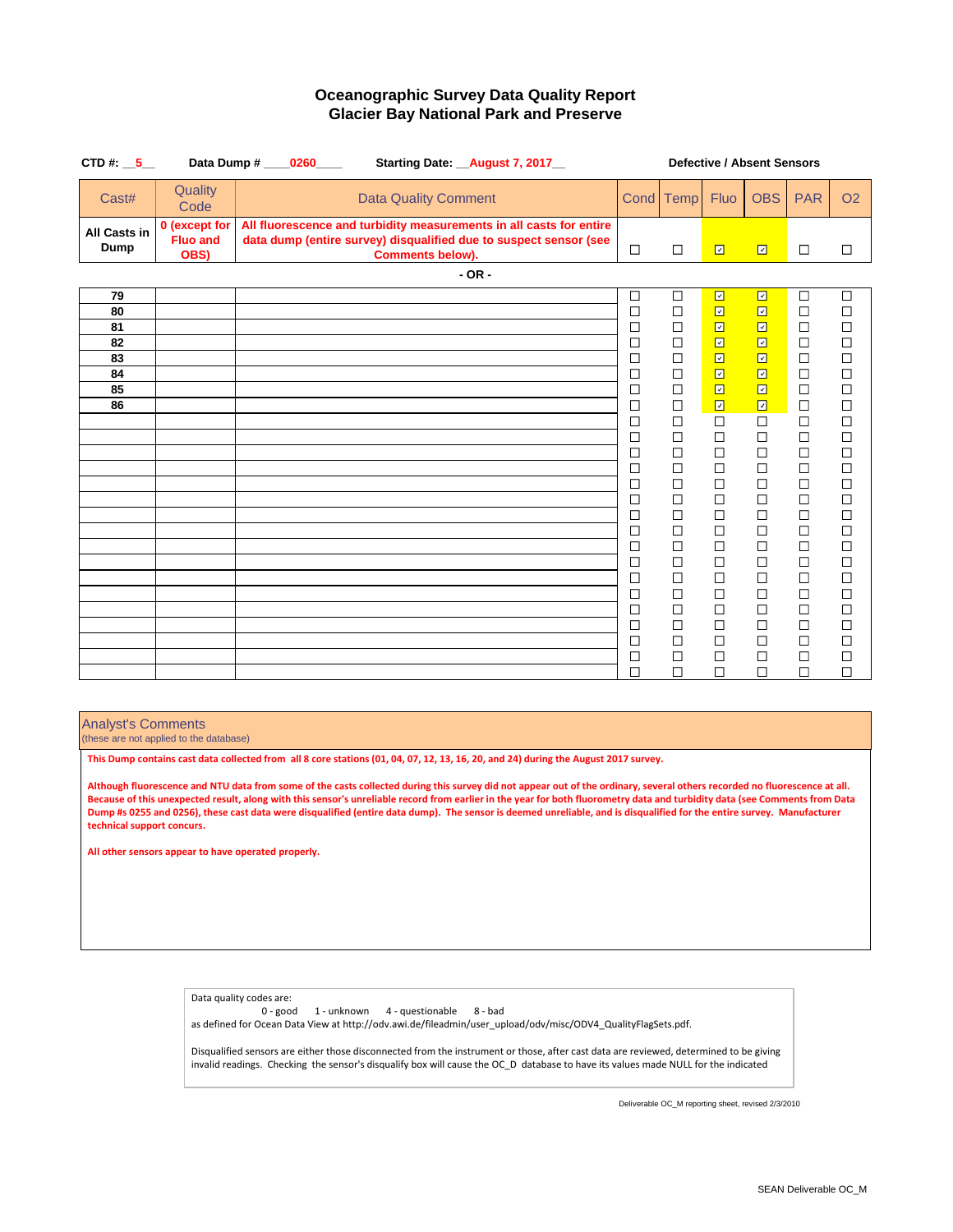| CTD #: $\_5$         |                                                                                                | Starting Date: ___ September 5, 2017___<br>Data Dump # 0261                                                                                                         | <b>Defective / Absent Sensors</b> |                  |                         |                         |                  |                                               |  |  |  |  |
|----------------------|------------------------------------------------------------------------------------------------|---------------------------------------------------------------------------------------------------------------------------------------------------------------------|-----------------------------------|------------------|-------------------------|-------------------------|------------------|-----------------------------------------------|--|--|--|--|
| Cast#                | <b>Quality</b><br>Code                                                                         | <b>Data Quality Comment</b>                                                                                                                                         |                                   | Cond Temp        | <b>Fluo</b>             | <b>OBS</b>              | <b>PAR</b>       | <b>O<sub>2</sub></b>                          |  |  |  |  |
| All Casts in<br>Dump | 0 (except for<br><b>Fluo and</b><br><b>OBS all</b><br>casts, and<br><b>PAR for Cast</b><br>90) | All fluorescence and turbidity measurements in all casts for entire<br>data dump (entire survey) disqualified due to suspect sensor (see<br><b>Comments below).</b> | $\Box$                            | $\Box$           | $\Box$                  | $\Box$                  | $\Box$           | $\Box$                                        |  |  |  |  |
| $-$ OR $-$           |                                                                                                |                                                                                                                                                                     |                                   |                  |                         |                         |                  |                                               |  |  |  |  |
| 87                   |                                                                                                | Replicate cast (1 of 2) from Station 01.                                                                                                                            | $\Box$                            | $\Box$           | $\boxed{\triangledown}$ | ☑                       | □                | $\Box$                                        |  |  |  |  |
| 88                   |                                                                                                |                                                                                                                                                                     | $\Box$                            | $\Box$           | ☑                       | $\boxdot$               | $\Box$           | $\Box$                                        |  |  |  |  |
| 89                   |                                                                                                |                                                                                                                                                                     | $\Box$                            | $\Box$           | $\overline{\Xi}$        | $\Box$                  | $\Box$           | $\Box$                                        |  |  |  |  |
| 90                   | 8 (for PAR)                                                                                    |                                                                                                                                                                     | $\Box$                            | $\Box$           | $\overline{\mathbf{z}}$ | $\overline{\Xi}$        | $\overline{\Xi}$ | $\Box$                                        |  |  |  |  |
| 92                   |                                                                                                |                                                                                                                                                                     | $\Box$                            | $\Box$           | $\Box$                  | $\overline{\mathbb{Z}}$ | $\Box$           | $\Box$                                        |  |  |  |  |
| 93                   |                                                                                                |                                                                                                                                                                     | $\Box$                            | $\Box$           | ⊡                       | $\Box$                  | $\Box$           | $\Box$                                        |  |  |  |  |
| 94                   |                                                                                                |                                                                                                                                                                     | □                                 | $\Box$           | $\overline{\Xi}$        | $\Box$                  | $\Box$           |                                               |  |  |  |  |
| 95                   |                                                                                                |                                                                                                                                                                     | $\Box$                            | $\Box$           | 図                       | $\overline{\Xi}$        | $\Box$           | <b>UUU</b>                                    |  |  |  |  |
| 96                   |                                                                                                | Replicate cast (2 of 2) from Station 01.                                                                                                                            | $\Box$                            | $\Box$           | $\Box$                  | $\overline{\Xi}$        | $\Box$           |                                               |  |  |  |  |
|                      |                                                                                                |                                                                                                                                                                     | $\Box$                            | $\Box$           | $\Box$                  | $\Box$                  | □                | $\Box$                                        |  |  |  |  |
|                      |                                                                                                |                                                                                                                                                                     | $\Box$                            | $\Box$           | $\Box$                  | $\Box$                  | $\Box$           | $\Box$                                        |  |  |  |  |
|                      |                                                                                                |                                                                                                                                                                     | $\Box$                            | $\Box$           | $\Box$                  | $\Box$                  | $\Box$           | $\Box$                                        |  |  |  |  |
|                      |                                                                                                |                                                                                                                                                                     | $\Box$                            | $\Box$           | $\Box$                  | $\Box$                  | $\Box$           | $\Box$                                        |  |  |  |  |
|                      |                                                                                                |                                                                                                                                                                     | $\Box$                            | $\Box$           | $\Box$                  | $\Box$                  | $\Box$           | $\Box$                                        |  |  |  |  |
|                      |                                                                                                |                                                                                                                                                                     | $\Box$                            | $\Box$           | $\Box$                  | $\Box$                  | $\Box$           | $\Box$                                        |  |  |  |  |
|                      |                                                                                                |                                                                                                                                                                     | $\Box$                            | $\Box$<br>$\Box$ | $\Box$<br>$\Box$        | $\Box$<br>$\Box$        | $\Box$<br>$\Box$ | $\begin{array}{c}\n\Box \\ \Box\n\end{array}$ |  |  |  |  |
|                      |                                                                                                |                                                                                                                                                                     | $\Box$                            |                  |                         |                         |                  |                                               |  |  |  |  |

## Analyst's Comments

#### (these are not applied to the database)

**This Dump contains cast data collected from all 8 core stations (01, 04, 07, 12, 13, 16, 20, and 24) during the September 2017 survey. Note that Cast #s 87 and 96 are replicates of Station 01, and that Cast 91 is intentionally missing (bad cast, data not uploaded).**

**The fact that the fluorometer failed to record any data at any station during this survey cannot be explained for this time of year. Because of this unexpected result, along with this sensor's unreliable record from earlier in the year (see Comments from Data Dump #s 0255 and 0256), these cast data were disqualified (entire data dump). Moreover, because of the "combination" nature of the fluorometry and turbidity sensors, and the fact that apparently spurious detections by both seemed to be linked in survey data earlier in the year, the NTU data are similarly suspect. Consequently, the sensor is deemed unreliable, and is disqualified for the entire survey. Manufacturer technical support concurs.**

**Note also that the PAR data from Cast 90 (Station 20) are disqualified (very erratic, out of expected range, unexplained); however, the sensor seemed to have performed normally for all other casts.**

**All other sensors appear to have operated properly.**

cast(s).

Data quality codes are: 0 - good 1 - unknown 4 - questionable 8 - bad as defined for Ocean Data View at http://odv.awi.de/fileadmin/user\_upload/odv/misc/ODV4\_QualityFlagSets.pdf. Disqualified sensors are either those disconnected from the instrument or those, after cast data are reviewed, determined to be giving invalid readings. Checking the sensor's disqualify box will cause the OC\_D database to have its values made NULL for the indicated

Deliverable OC\_M reporting sheet, revised 2/3/2010

 $\Box$ 

 $\Box$ 

 $\Box$ 

 $\Box$ 

 $\Box$ 

 $\Box$ 

 $\Box$ 

 $\Box$ 

 $\Box$ 

 $\Box$ 

 $\Box$ 

 $\Box$ 

 $\Box$ 

 $\Box$ 

 $\Box$ 

 $\Box$ 

 $\Box$ 

 $\Box$ 

 $\Box$ 

 $\Box$ 

 $\Box$ 

 $\Box$ 

 $\Box$ 

 $\Box$ 

 $\Box$ 

 $\Box$ 

 $\Box$ 

 $\Box$ 

 $\Box$ 

 $\Box$ 

 $\Box$ 

 $\Box$ 

 $\Box$ 

 $\Box$ 

 $\Box$ 

 $\Box$ 

 $\Box$ 

 $\Box$ 

 $\Box$ 

 $\Box$ 

 $\Box$ 

 $\Box$ 

 $\Box$ 

 $\Box$ 

 $\Box$ 

 $\Box$ 

 $\Box$ 

 $\Box$